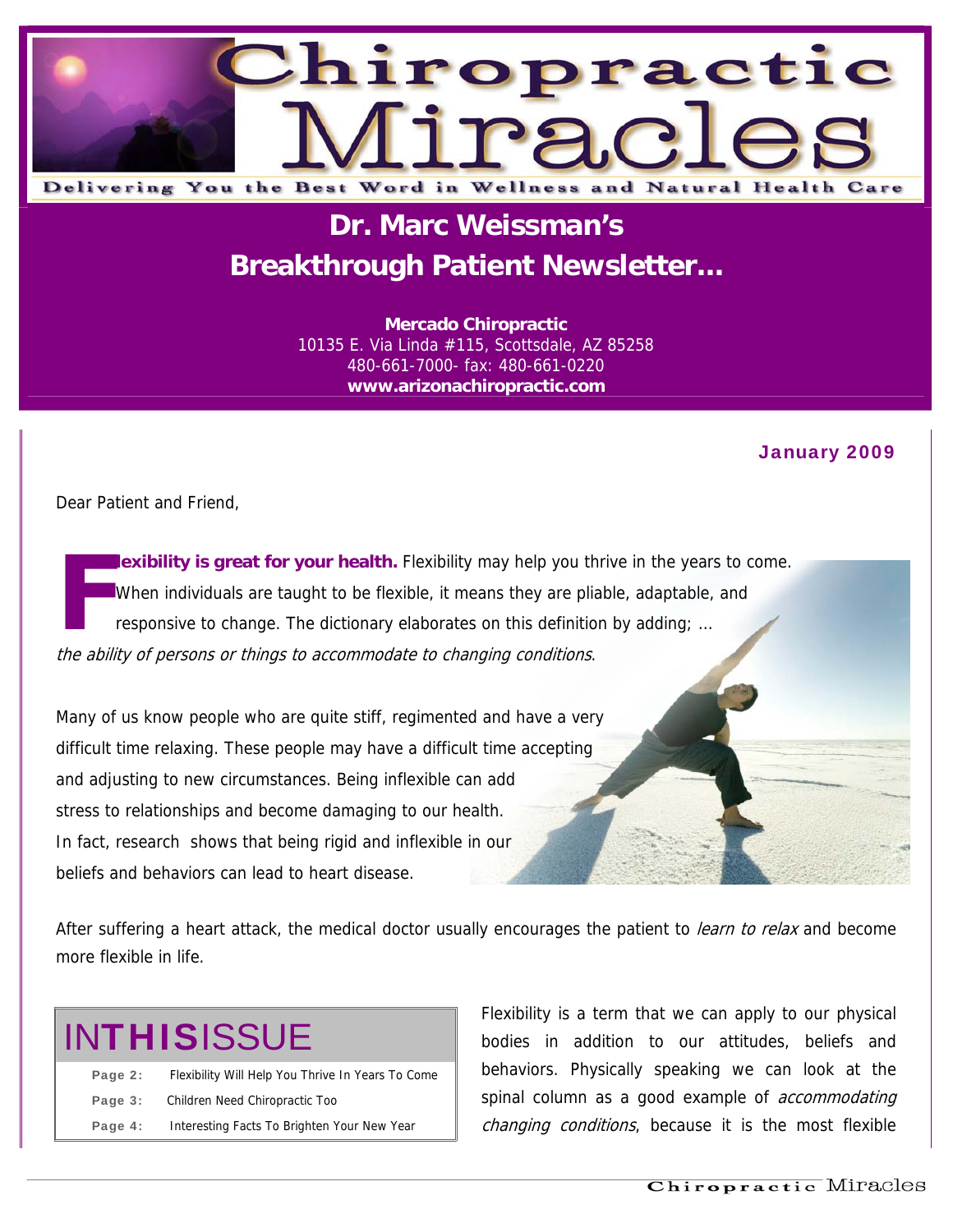joint in the body. The bones of the spinal column encase and protect the delicate nerves passing through the spinal cord. This is why it is so important that the spine remain flexible in response to body movement. When the body is stiff, rigid and inflexible, it is much more likely to have a breakdown in health.

Research shows us that the body tends to grow less flexible as we age. Physical inflexibility may begin with stress and eventually lead to the interference of nerve function. When flexibility has been lost in certain areas of the spine, the spinal bones begin to degenerate and may eventually become so malformed that nerve function becomes blocked.

If the subluxations are not corrected, overall health can be compromised. Many health symptoms may occur when the spinal bones become inflexible or misaligned. Low back or neck pain may be the first signal that spinal

> bones are misaligned. It is critical to have regular spinal evaluations to identify developing issues before they develop into more serious ones. If spinal bones remain subluxated and uncorrected they can begin to degenerate, reducing the size of the passageway through which nerves pass. Nerve impulses are thus hindered from reaching certain areas of the body. One possible effect of this degeneration is that uncorrected low back pain may lead to loss of bladder control because necessary nerve signals were interrupted.

Chiropractors, who regularly see what happens to the spine when flexibility has been lost in certain areas, specialize in looking at the spine to see when and where the spinal bones have become rigid or misaligned. This abnormality is called a vertebral subluxation.

Chiropractors help you maintain physical flexibility through regular spinal adjustments. Call today for an appointment so that you can optimize your health by maintaining flexibility of attitude, behavior and body.

**Physical inflexibility may begin with stress and eventually lead to the interference of nerve function.**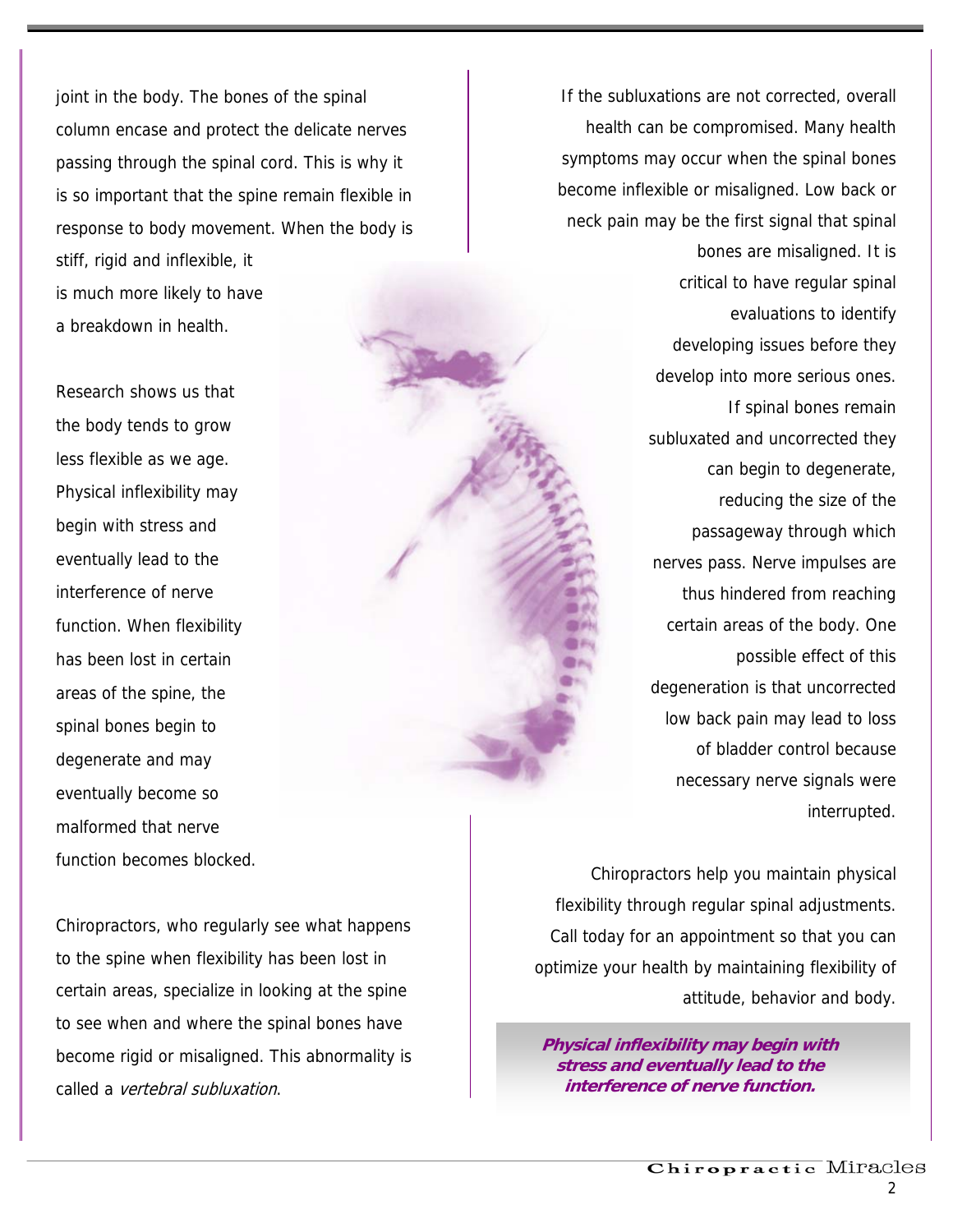## **Children Need Chiropractic Too!**

### **Common Questions Asked By Parents About Chiropractic**

#### **Which Common Children's Disorders Have Been Linked To Spinal Subluxations?**

The most common reason children are taken to a doctor of chiropractic is for correction of spinal misalignments (subluxations) directly linked to some of the most common childhood disorders: earaches, headaches, colic, asthma, bladder control loss, stomach troubles, and growing pains. If a child is suffering from any of these issues, a visit to the chiropractor may be the answer.

### **Can My Family's Medical Doctor Or Child's Pediatrician Find Spinal Subluxations?**

Parents sometimes wonder if the family doctor or pediatrician can find spinal subluxations or determine the necessity for chiropractic care. With the right chiropractic training, it is possible they could. However, just as parents would not take a child to the dentist to put a cast on a broken arm, or to a medical doctor for a toothache, mothers and fathers should seek the appropriate professional for determining the health of their child's spine - a doctor of chiropractic.



Americans are the most *overmedicated and overoperated on* people in the world. Hospitals are overflowing, mental institutions are flooded, the disease rate is increasing much faster than the population, and the cost of health care is rising even faster than the disease rate. Pills, shots and potions, along with unnecessary surgery, have made the U.S. the sickest, most drugged nation in the world.

**CM** 

Chiropractic care, on the other hand, has only one side effect - good health! Chiropractic care takes nothing away from the body, nor does it add anything to it.

**Chiropractors simply locate and correct interferences to normal nerve control, so the power that made the body, can heal the body. Chiropractic plays an important role in taking responsibility for our health!**